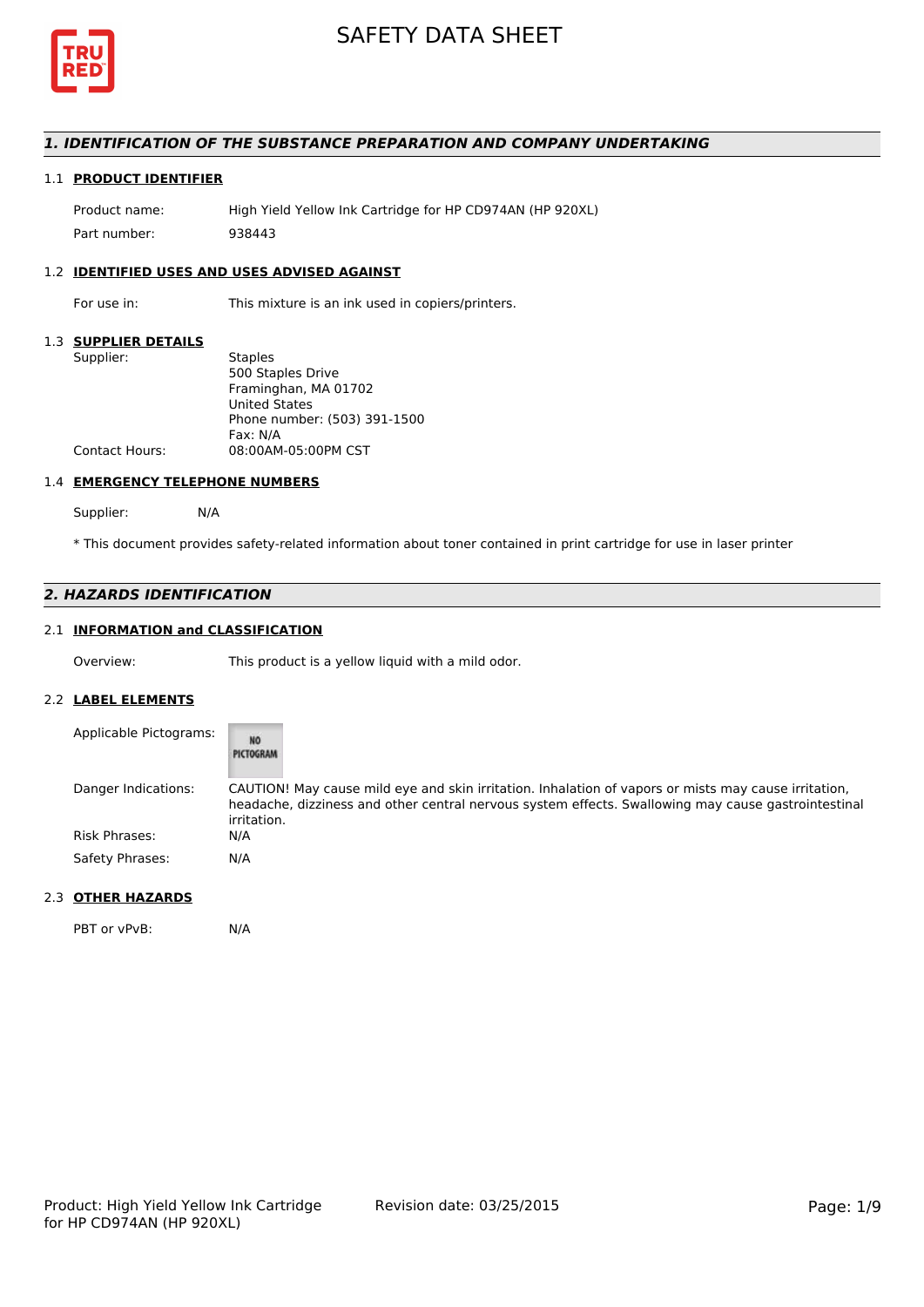

# *3. COMPOSITION / INFORMATION ON INGREDIENTS*

| Ingredients                                    | <b>CAS number</b>   | Weight %    | <b>OSHA</b><br><b>PEL</b> | <b>ACGIH</b><br><b>TLV</b> | Other |
|------------------------------------------------|---------------------|-------------|---------------------------|----------------------------|-------|
| Water Soluble Dyes                             | <b>TRADE SECRET</b> | Proprietary |                           |                            |       |
| <b>Modifiers and Auxiliaries</b>               | <b>TRADE SECRET</b> | Proprietary |                           |                            |       |
| (surfactants)                                  |                     |             |                           |                            |       |
| Glycerol/ Glycol/ Polyglycol 56-81-5/107-21-1/ |                     | $8 - 10$    |                           |                            |       |
| Mixture                                        | 25322-68-3          |             |                           |                            |       |
| Ethanol/ 2-Propanol                            | 200-578-6/71-36-3   | $8 - 10$    |                           |                            |       |
| Mixture                                        |                     |             |                           |                            |       |

The Full Text for all R-Phrases are Displayed in Section 16 **COMPOSITION COMMENTS**

The Data Shown is in accordance with the latest Directives.

This section provides composition information for the toner powder contained in specially designed container inside of the print cartridge.

# *4. FIRST-AID MEASURES*

#### 4.1 **FIRST AID MEASURES**

### 4.1.1 **FIRST AID INSTRUCTIONS BY RELEVANT ROUTES OF EXPOSURE**

| Inhalation:   | N/A                                                                                                                                                                                                                                                                                                    |
|---------------|--------------------------------------------------------------------------------------------------------------------------------------------------------------------------------------------------------------------------------------------------------------------------------------------------------|
| Eye contact:  | Flush eyes with water while lifting the upper and lower lids. Get medical attention if irritation<br>persists.                                                                                                                                                                                         |
| Skin contact: | Remove contaminated clothing. Wash contact area thoroughly with soap and water. Get medical<br>attention if irritation develops and persists. Launder contaminated clothing before reuse.                                                                                                              |
| Ingestion:    | Call a poison control center or doctor immediately for treatment advice. If conscious, give one 8<br>ounce glass of water to dilute. DO NOT induce vomiting unless directed by medical personnel. Do<br>not give anything by mouth to or induce vomiting in a person who is unconscious or convulsing. |

#### 4.1.2 **ADDITIONAL FIRST AID INFORMATION**

Additional first aid information: N/A Immediate Medical Attention Required: N/A

# 4.2 **SYMPTOMS AND EFFECTS**

Acute Symptoms from Exposure: N/A Delayed Symptoms from Exposure: N/A

#### 4.3 **IMMEDIATE SPECIAL TREATMENT OR EQUIPMENT REQUIRED**

N/A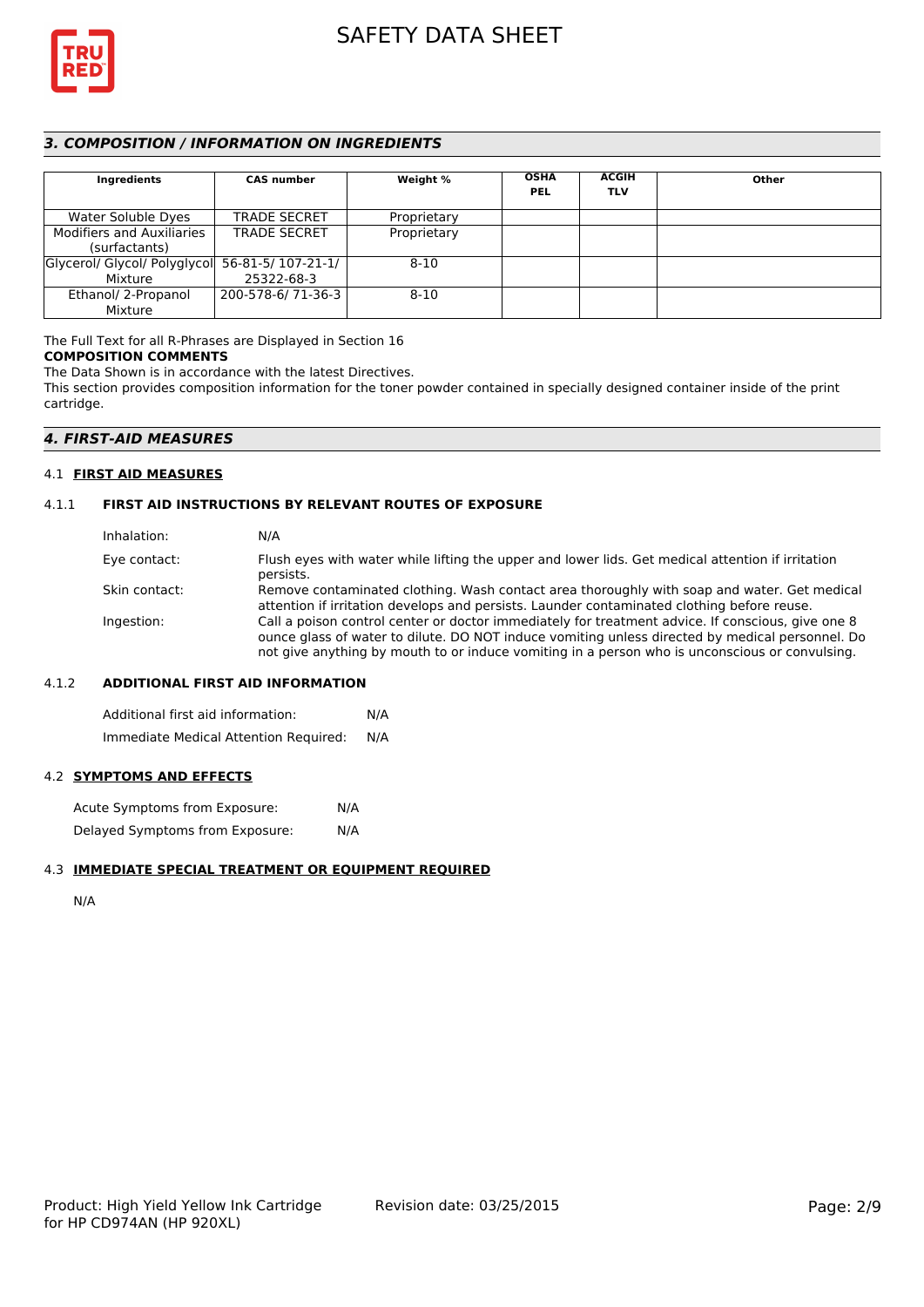

# *5. FIRE-FIGHTING MEASURES*

#### 5.1 **EXTINGUISHING MEDIA**

Recommended Extinguishing Media: Use media appropriate to the surrounding fire. Extinguishing Media Not to be Used: None known.

# 5.2 **SPECIAL HAZARD**

Unusual Fire/Explosion Hazards: None known. Extinguishing Media Not to be Used: None known.

#### 5.3 **ADVICE FOR FIRE FIGHTERS**

Avoid inhalation of smoke. Wear protective cloting an wear self-contained breathing apparatus

#### *6. ACCIDENTAL RELEASE MEASURES*

#### 6.1 **PERSONAL PRECAUTIONS, PROTECTIVE EQUIPMENT AND EMERGENCY PROCEDURES**

#### 6.1.1 **PRECAUTIONS FOR NON-EMERGENCY PERSONNEL**

PERSONAL PROTECTIVE EQUIPMENT: Select in accordance with OSHA 1910.134 and good Industrial Hygiene practice. PROTECTIVE CLOTHING: Use personal protective equipment to minimize exposure to skin and eye.

#### 6.1.2 **ADDITIONAL FIRST AID INFORMATION**

Avoid contact with eyes, skin and clothing. Avoid breathing vapors. Use with adequate ventilation. Remove and launder contaminated clothing before re-use. Wash thoroughly after handling and before eating, drinking, smoking or using toilet facilities.

#### 6.1.3 **PERSONAL PROTECTION**

Wear personal protective equipment as described in Section 8.

#### 6.2 **ENVIRONMENTAL PRECAUTIONS**

Regulatory Information: Keep product out of sewers and watercourses.

#### 6.3 **METHODS AND MATERIAL FOR CONTAINMENT AND CLEANUP**

Spill or Leak Cleanup Procedures: Wear appropriate protective clothing as described in Section 6.1.1. Dike spill and absorb with inert material. Collect into closable containers for proper disposal. Flush area with plenty of water. Report spill as required by local and federal regulations.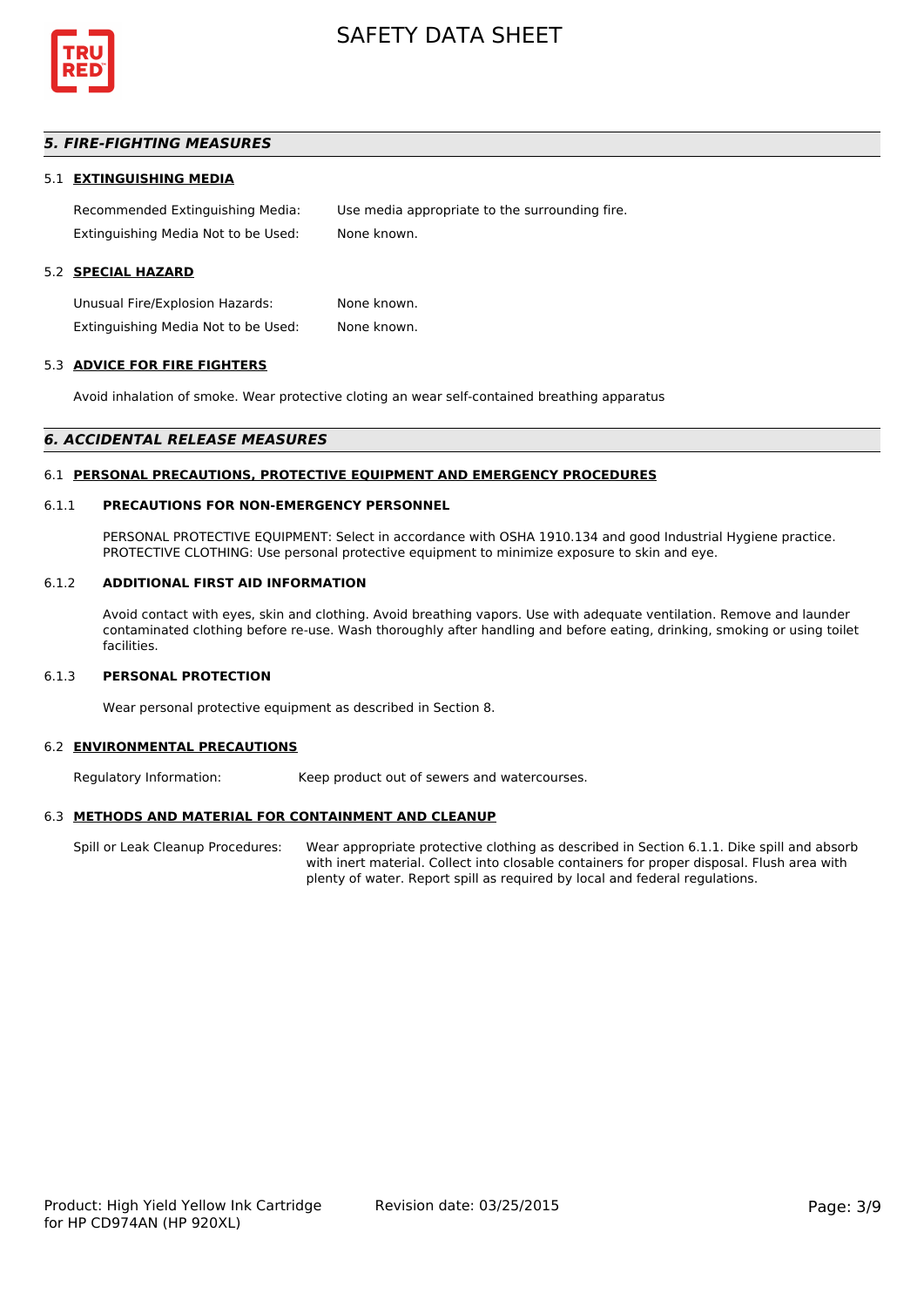

### *7. HANDLING AND STORAGE*

#### 7.1 **PRECAUTIONS FOR SAFE HANDLING**

Recommendations for Handling: No special precautions when used as intended. Keep containers closed, avoid creating dust. Keep away from ignition sources. Advice on General Hygiene: Never eat, drink or smoke in work areas. Practice good personal hygiene after using this material, especially before eating, drinking, smoking, using the restroom, or applying cosmetics.

#### 7.2 **CONDITIONS FOR SAFE STORAGE**

Avoid high temperatures, >100°F/32°C

#### 7.3 **SPECIFIC END USES**

Printing devices

#### *8. EXPOSURE CONTROLS/PERSONAL PROTECTION*

#### 8.1 **CONTROL PARAMETERS**

The best protection is to enclose operations and/or provide local exhaust ventilation at the site of chemical release in order to maintain airborne concentrations of the product below OSHA PELs (See Section 3). Local exhaust ventilation is preferred because it prevents contaminant dispersion into the work area by controlling it at its source.

#### 8.2 **EXPOSURE CONTROLS**

#### **Respiratory protection:**

IMPROPER USE OF RESPIRATORS IS DANGEROUS. Seek professional advice prior to respirator selection and use. Follow OSHA respirator regulations (29 CFR 1910.134 and 1910.137) and, if necessary, wear a NIOSH approved respirator. Select respirator based on its suitability to provide adequate worker protection for given work conditions, levels of airborne contamination, and sufficient levels of oxygen.

#### **Eye/Face Protection:**

Contact lenses are not eye protective devices. Appropriate eye protection must be worn instead of, or in conjunction with contact lenses.

#### **Hand/Skin Protection:**

For emergency or non-routine operations (cleaning spills, reactor vessels, or storage tanks), wear an SCBA. WARNING! Air purifying respirators do not protect worker in oxygen deficient atmospheres.

#### **Additional Protection:**

N/A

#### **Protective Clothing and Equipment:**

Wear chemically protective gloves, boots, aprons, and gauntlets to prevent prolonged or repeated skin contact. Wear splashproof chemical goggles and face shield when working with liquid, unless full face piece respiratory protection is worn.

#### **Safety Stations:**

Make emergency eyewash stations, safety/quick-drench showers, and washing facilities available in work area.

#### **Contaminated Equipment:**

Separate contaminated work clothes from street clothes. Launder before reuse. Remove material from your shoes and clean personal protective equipment. Never take home contaminated clothing.

#### **Comments:**

Never eat, drink or smoke in work areas. Practice good personal hygiene after using this material, especially before eating, drinking, smoking, using the restroom, or applying cosmetics.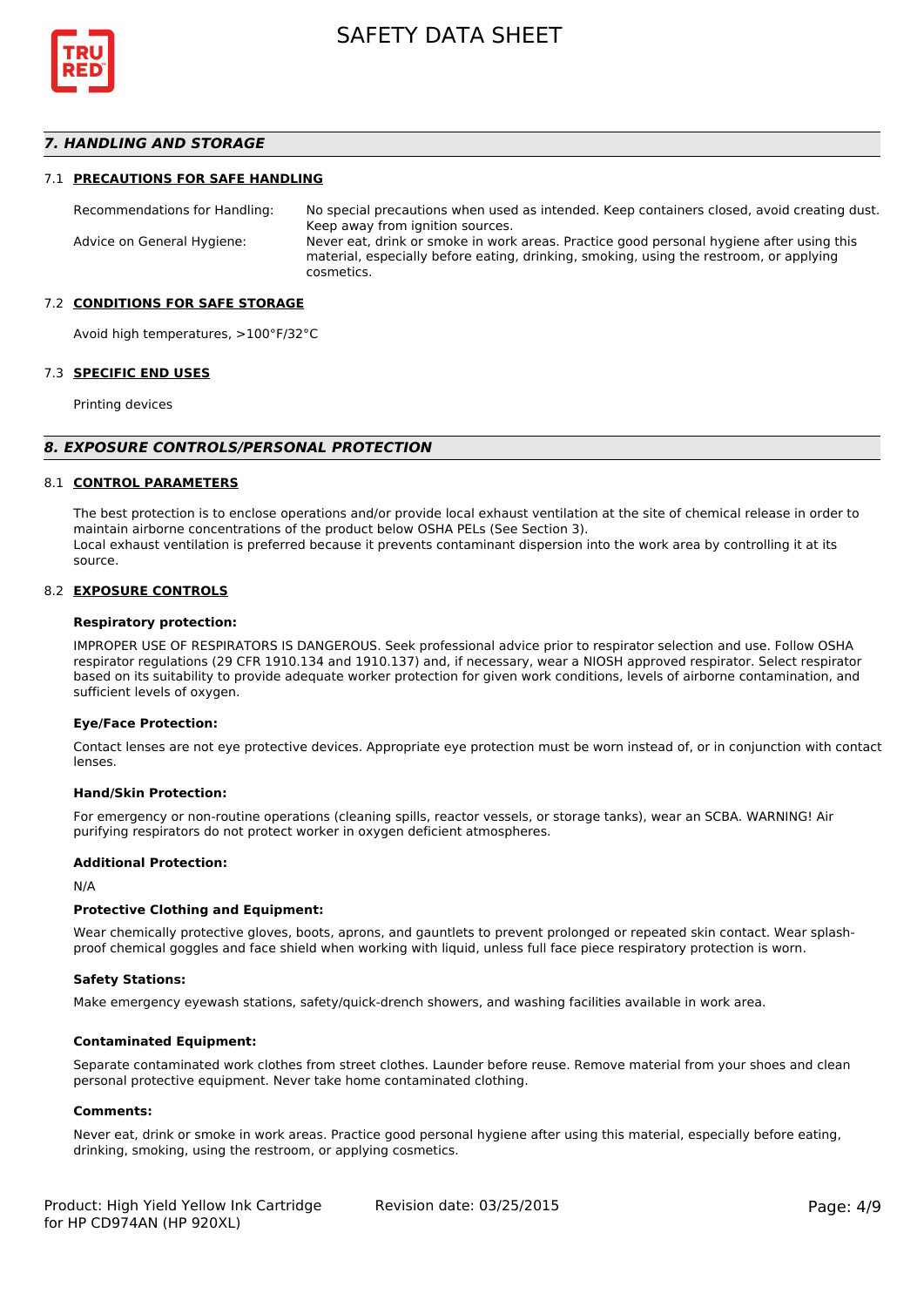

# *9. PHYSICAL AND CHEMICAL PROPERTIES*

# 9.1 **DETAIL INFORMATION**

| Physical state:            | APPEARANCE: Yellow liquid. |
|----------------------------|----------------------------|
| Color:                     | Yellow                     |
| Odor:                      | Mild odor.                 |
| Odor threshold:            | N/A                        |
|                            |                            |
| Boiling point:             | $200^{\circ}$ F            |
| Melting point:             | N/A                        |
| Flash point:               | None                       |
| <b>Explosion limits:</b>   | N/A                        |
| Relative density:          | N/A                        |
| Auto-ignition temperature: | N/A                        |
|                            |                            |

#### 9.2 **OTHER INFORMATION**

SPECIFIC GRAVITY (H20=1): 1.02 – 1.06. VAPOR PRESSURE: Not available. VAPOR DENSITY (Air=1): Heavier than air. SOLUBILITY IN WATER: Complete. FREEZING POINT: Not available. COEFFICIENT of WATER/OIL: Not available. EVAPORATION RATE: > Butyl Acetate. pH: 7.00 – 8.00.

### *10. CHEMICAL STABILITY AND REACTIVITY*

#### 10.1 **Reactivity:**

| <b>Reactivity Hazards:</b>     | None                                                                                                           |
|--------------------------------|----------------------------------------------------------------------------------------------------------------|
| Data on Mixture Substances:    | None                                                                                                           |
| 10.2 Chemical Stability:       | The product is stable. Under normal conditions of storage and use, hazardous<br>polymerisation will not occur. |
| 10.3 Hazardous Polymerization: | Stable under conditions of normal use.                                                                         |
| 10.4 Conditions to Avoid:      | Keep away from heat, flame, sparks and other ignition sources.                                                 |
| 10.5 Incompatible Materials:   | Strong oxidising materials                                                                                     |
| 10.6 Hazardous Decomposition:  | Will not occur.                                                                                                |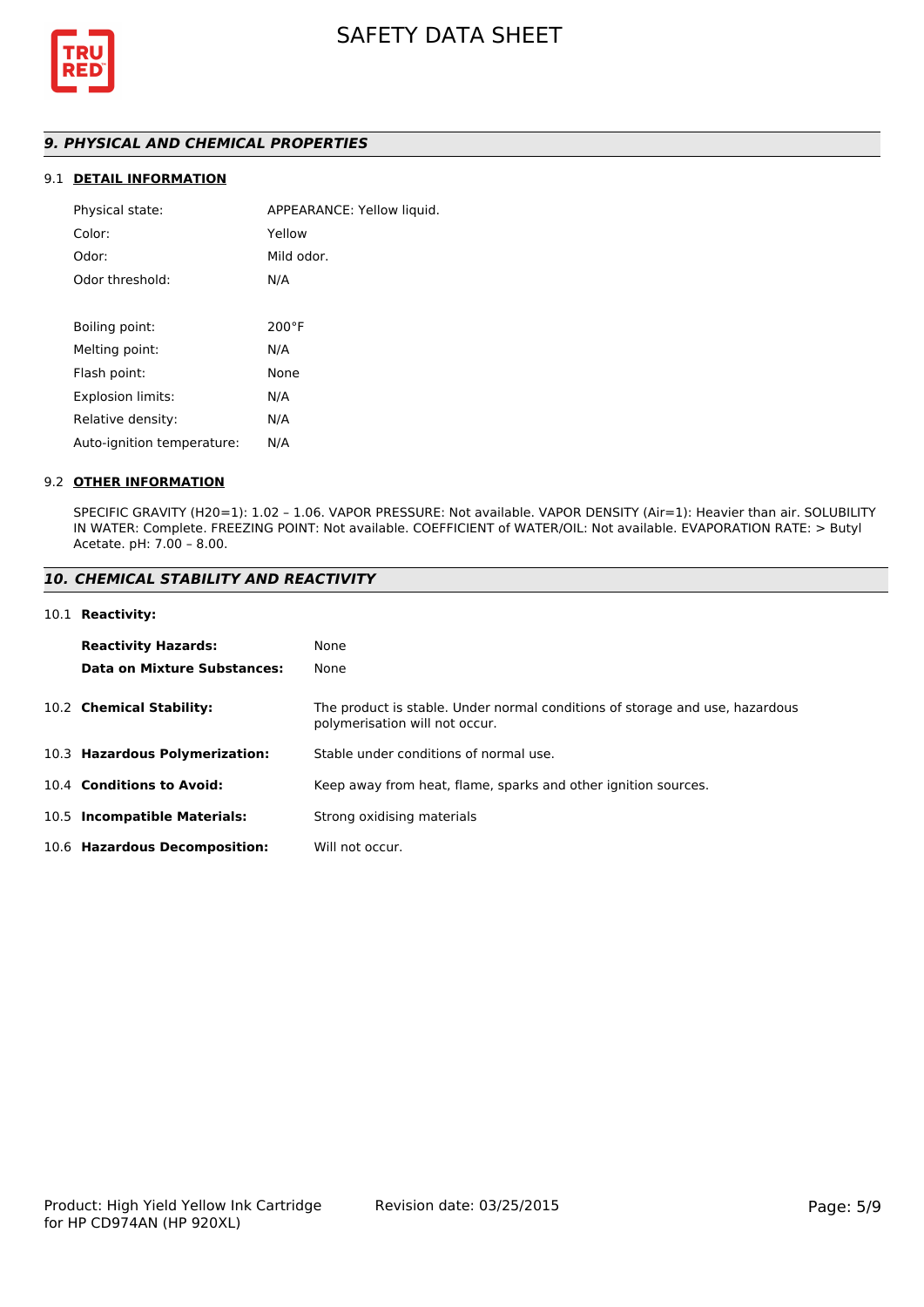

### *11. INFORMATION ON TOXICOLOGICAL EFFECT*

| <b>Mixtures:</b>                   | N/A |
|------------------------------------|-----|
| <b>Acute Toxicity:</b>             | N/A |
| <b>Skin Corrosion/Irritation:</b>  | N/A |
| <b>Serious Eye Damage:</b>         | N/A |
| <b>Inhalation:</b>                 | N/A |
| <b>Sensitization:</b>              | N/A |
| <b>Mutagenicity:</b>               | N/A |
| Carcinogenicity:                   | N/A |
| <b>Reproductive Toxicity:</b>      | N/A |
| <b>STOT - Single Exposure:</b>     | N/A |
| <b>STOT - Multiple Exposure:</b>   | N/A |
| Ingestion:                         | N/A |
| <b>Hazard Class Information:</b>   | N/A |
| <b>Mixture on Market Data:</b>     | N/A |
| Symptoms:                          | N/A |
| <b>Delayed/Immediate Effects:</b>  | N/A |
| <b>Test Data on Mixture:</b>       | N/A |
| <b>Not Meeting Classification:</b> | N/A |
| <b>Routes of Exposure:</b>         | N/A |
| <b>Interactive Effects:</b>        | N/A |
| <b>Absence of Specific Data:</b>   | N/A |
| <b>Mixture vs Substance Data:</b>  | N/A |
|                                    |     |

# *12. ECOLOGICAL INFORMATION*

| 12.1 <b>Eco toxicity:</b>           | N/A |
|-------------------------------------|-----|
| 12.2 Degradability:                 | N/A |
| 12.3 Bioaccumulation Potential: N/A |     |
| 12.4 Mobility in Soil:              | N/A |
| 12.5 PBT & vPvB Assessment:         | N/A |
| 12.6 Other Adverse Effects:         | N/A |
|                                     |     |

# *13. DISPOSAL CONSIDERATIONS*

#### **Disposal Information:**

 Dispose as a solid waste in accordance with local authority regulations. Empty container retains product residue.

#### **Physical/Chemical Properties that affect Treatment:**

Symbol: This product is not classified as dangerous

Risk Phrases: This product is not classified according to the federal, state and local environmental regulations.

#### **Waste Treatment Information:**

Do not shred toner cartridge, unless dust-explosion prevention measures are taken. Finely dispersed particles may form explosive mixtures in air. Dispose of in compliance with federal, state, and local regulations.

#### **Personal Protection Required:**

N/A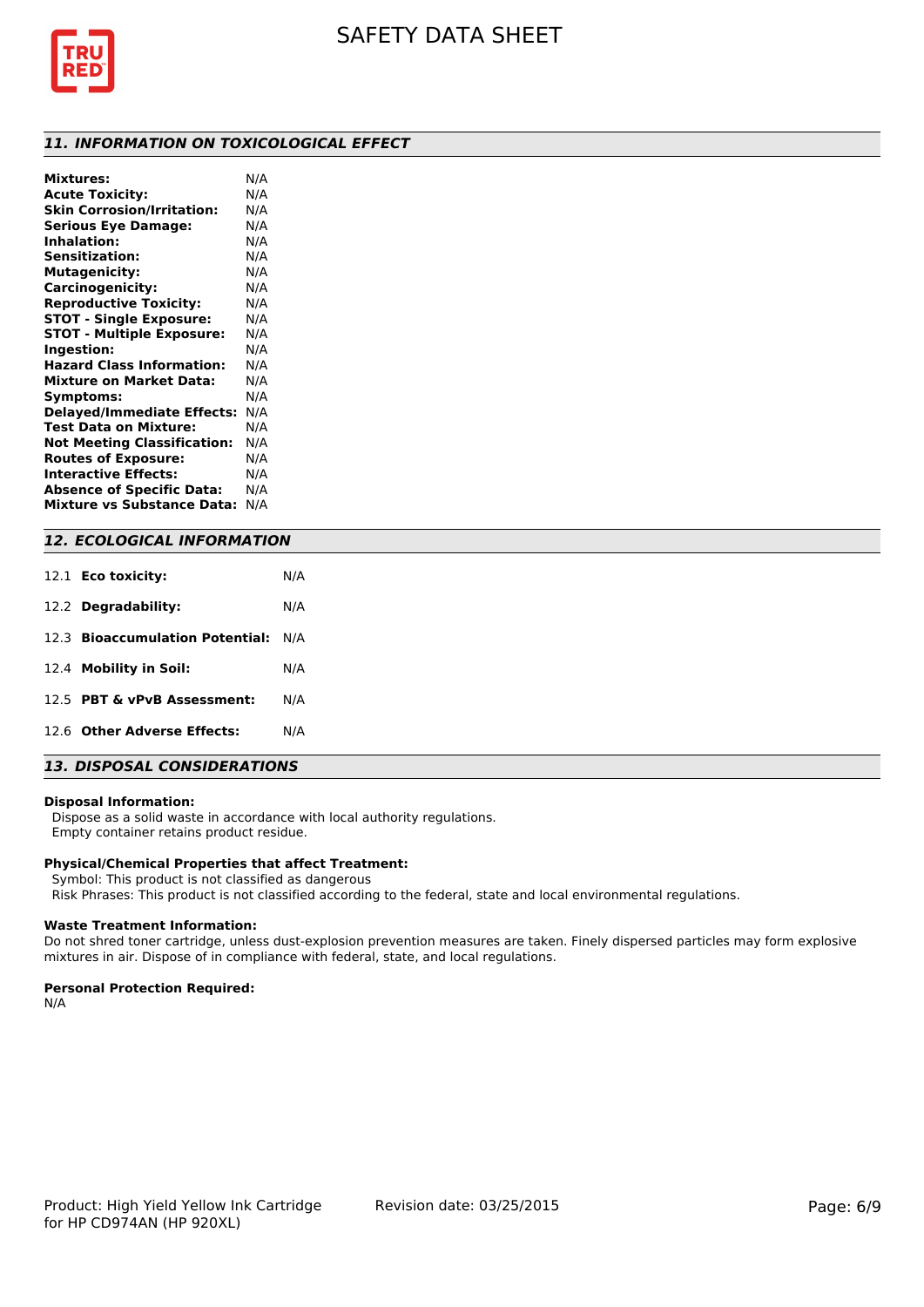



#### *14. TRANSPORT INFORMATION*

|      | 14.1 <b>ID Number:</b>      | N/A                                               |
|------|-----------------------------|---------------------------------------------------|
|      | 14.2 Shipping Name:         | Not Regulated                                     |
|      | 14.3 Hazard Class:          | HMIS Rating: Health = $2$ Fire = 0 Reactivity = 0 |
|      | 14.4 Packing Group:         | N/A                                               |
|      | 14.5 Environmental Hazards: | N/A                                               |
|      | 14.6 User Precautions:      | N/A                                               |
| 14.7 | <b>Bulk Transport:</b>      | N/A                                               |
|      |                             |                                                   |

### *15. REGULATORY INFORMATION*

15.1 **Regulatory Information:** OSHA HAZARD CLASSIFICATION: Product not tested. It is not considered to be toxic per 29CFR1910.1200 but is considered to be a skin/eye irritant.

**EPA Regulatory Information:** N/A

**CERCLA Reportable Quantity:** N/A

15.2 **Superfund Information:**

# **Hazard Categories:**

**Immediate:** N/A

**Delayed:** N/A

**Fire:** NFPA Rating: Health  $= 1$  Fire  $= 0$  Reactivity  $= 0$ 

**Pressure:** N/A

**Reactivity:** N/A

#### **Section 302 - Extremely Hazardous:** N/A

**Section 311 - Hazardous:** Product not listed.

15.3 **State Regulations:** CALIFORNIA PROPOSITION 65 INFORMATION: None

15.4 **Other Regulatory Information:** CERCLA HAZARDOUS SUBSTANCE (40CFR 116): Not applicable.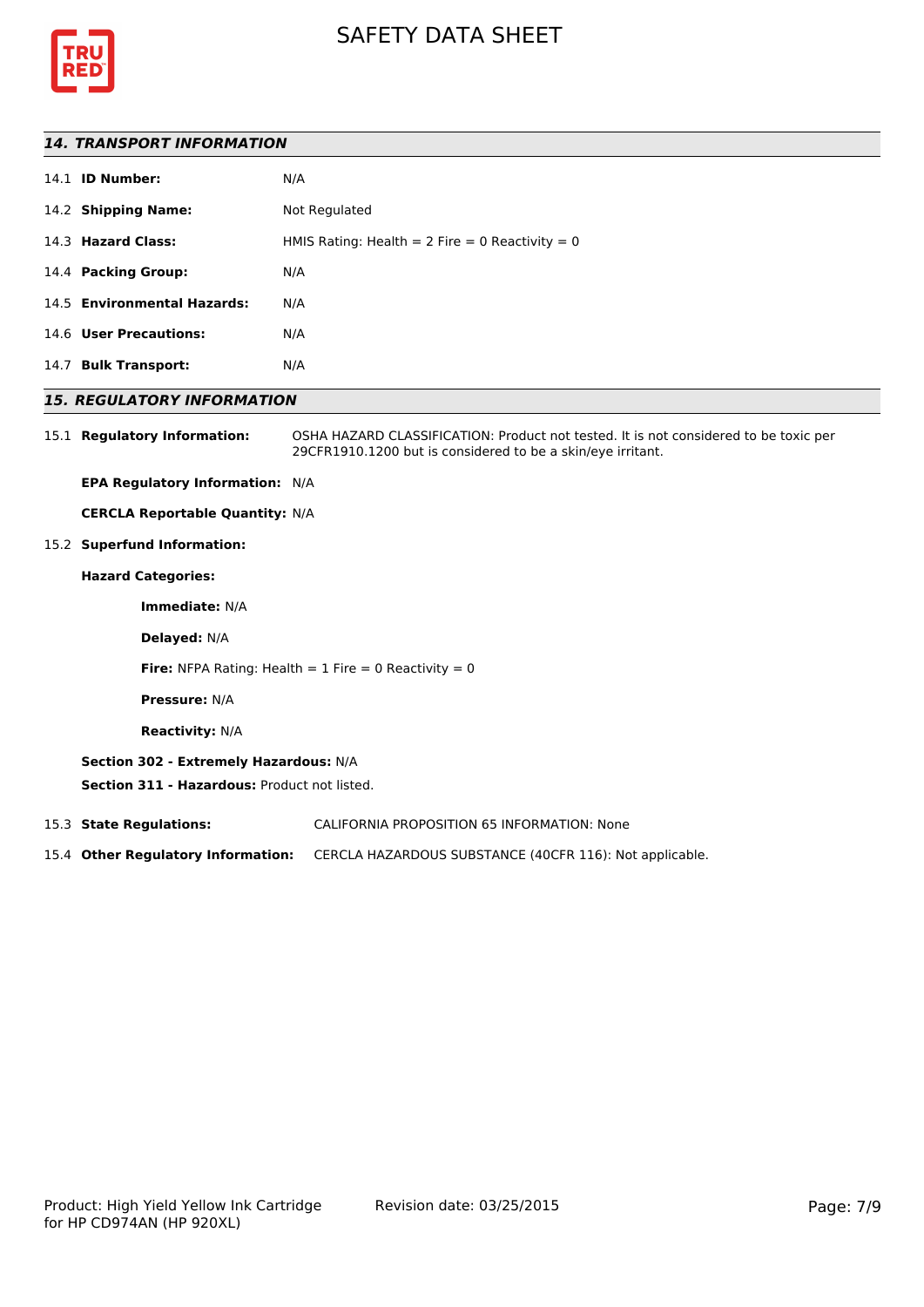

# *16. OTHER INFORMATION*

| <b>General Comments:</b>          | This information is based on our current knowledge. It should not therefore be construed as<br>guaranteeing specific properties of the products as described or their suitability for a particular<br>application |
|-----------------------------------|-------------------------------------------------------------------------------------------------------------------------------------------------------------------------------------------------------------------|
| <b>Creation Date of this SDS:</b> | 07/16/2019                                                                                                                                                                                                        |